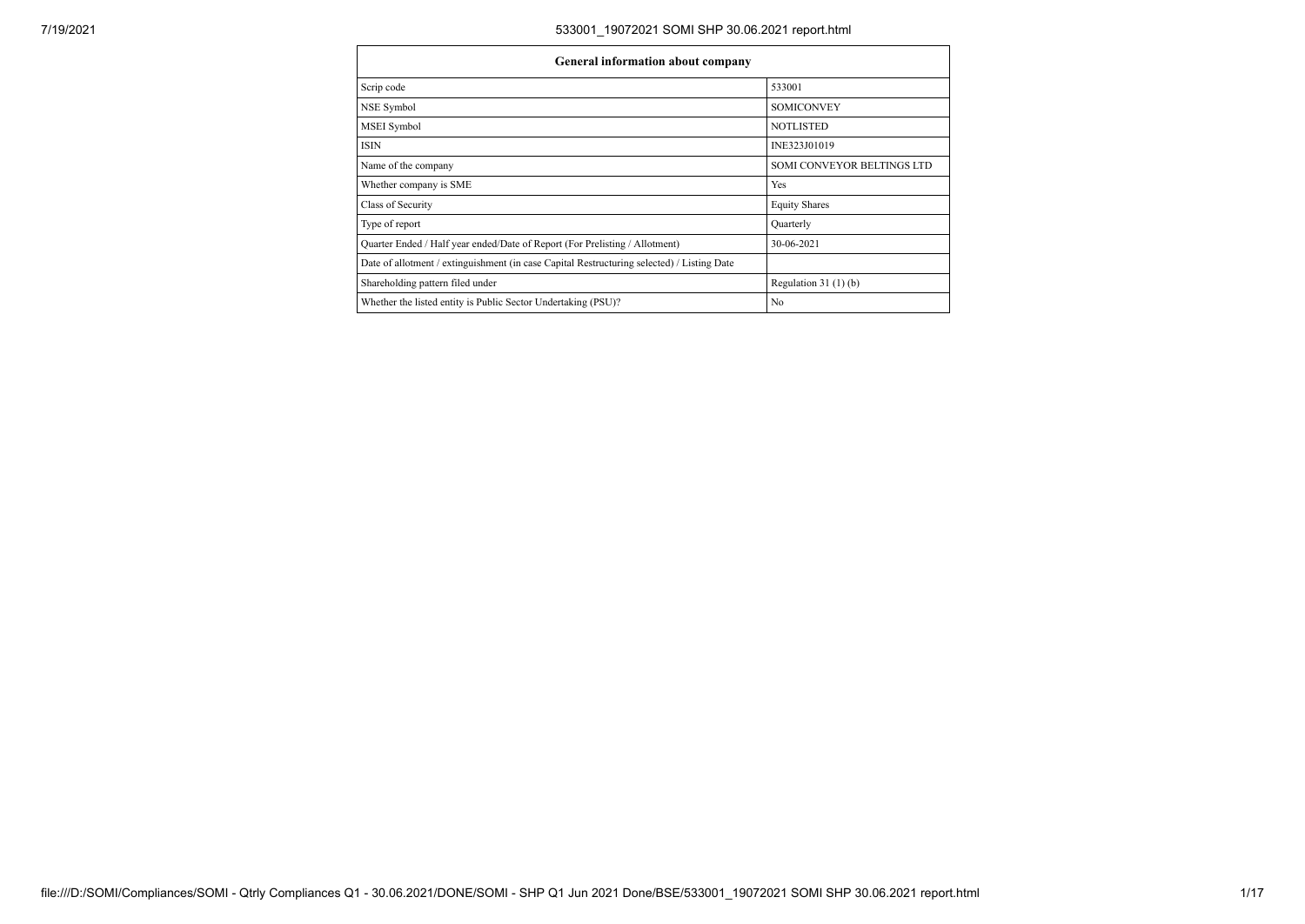| <b>Declaration</b> |                                                                                           |                |                                |                       |                             |  |  |  |
|--------------------|-------------------------------------------------------------------------------------------|----------------|--------------------------------|-----------------------|-----------------------------|--|--|--|
| Sr.<br>No.         | Particular                                                                                | Yes/No         | Promoter and<br>Promoter Group | Public<br>shareholder | Non Promoter-<br>Non Public |  |  |  |
| 1                  | Whether the Listed Entity has issued any partly paid up shares?                           | N <sub>0</sub> | N <sub>0</sub>                 | N <sub>0</sub>        | N <sub>0</sub>              |  |  |  |
| $\overline{2}$     | Whether the Listed Entity has issued any Convertible Securities<br>$\Omega$               | N <sub>0</sub> | N <sub>0</sub>                 | N <sub>0</sub>        | N <sub>0</sub>              |  |  |  |
| 3                  | Whether the Listed Entity has issued any Warrants?                                        | N <sub>0</sub> | N <sub>0</sub>                 | N <sub>0</sub>        | N <sub>0</sub>              |  |  |  |
| $\overline{4}$     | Whether the Listed Entity has any shares against which<br>depository receipts are issued? | No             | N <sub>0</sub>                 | N <sub>0</sub>        | N <sub>0</sub>              |  |  |  |
| 5                  | Whether the Listed Entity has any shares in locked-in?                                    | N <sub>0</sub> | N <sub>0</sub>                 | N <sub>0</sub>        | N <sub>0</sub>              |  |  |  |
| 6                  | Whether any shares held by promoters are pledge or otherwise<br>encumbered?               | N <sub>0</sub> | N <sub>0</sub>                 |                       |                             |  |  |  |
| $\tau$             | Whether company has equity shares with differential voting<br>rights?                     | N <sub>0</sub> | N <sub>0</sub>                 | N <sub>0</sub>        | N <sub>0</sub>              |  |  |  |
| 8                  | Whether the listed entity has any significant beneficial owner?                           | Yes            |                                |                       |                             |  |  |  |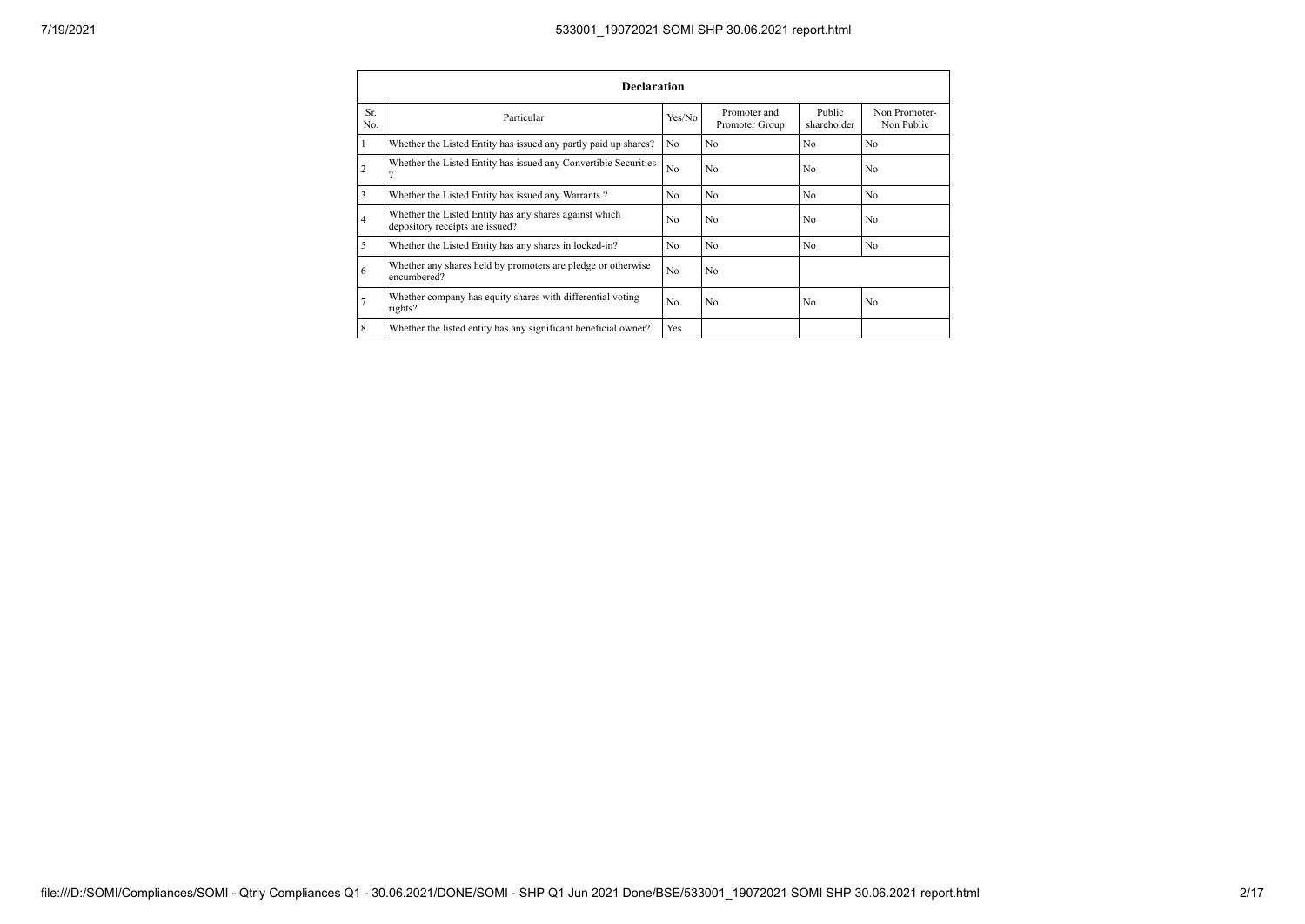|                 | Table I - Summary Statement holding of specified securities |              |                                                                  |                                      |                          |                                        |                                                                  |                           |  |              |            |
|-----------------|-------------------------------------------------------------|--------------|------------------------------------------------------------------|--------------------------------------|--------------------------|----------------------------------------|------------------------------------------------------------------|---------------------------|--|--------------|------------|
| Category        | Nos. Of                                                     | No of        | No. Of<br>Partly<br>paid-up                                      | No. Of<br>shares                     | Total nos.<br>shares     | Shareholding as a<br>% of total no. of | Number of Voting Rights held in each<br>class of securities (IX) |                           |  |              |            |
| Category<br>(1) | of<br>shareholder                                           | shareholders | fully paid<br>up equity<br>shares                                | equity<br>shares                     | underlying<br>Depository | held (VII)<br>$= (IV) +$               | shares (calculated<br>as per SCRR,                               | No of Voting (XIV) Rights |  |              | Total as a |
|                 | (II)                                                        | (III)        | Receipts<br>held $(IV)$<br>held<br>$(V)$ + $(VI)$<br>(VI)<br>(V) | 1957) (VIII) As a<br>% of $(A+B+C2)$ | Class eg:<br>X           | Class<br>eg:y                          | Total                                                            | $%$ of<br>$(A+B+C)$       |  |              |            |
| (A)             | Promoter<br>&<br>Promoter<br>Group                          |              | 6955787                                                          |                                      |                          | 6955787                                | 59.05                                                            | 6955787                   |  | 6955787      | 59.05      |
| (B)             | Public                                                      | 6606         | 4823869                                                          |                                      |                          | 4823869                                | 40.95                                                            | 4823869                   |  | 4823869      | 40.95      |
| (C)             | Non<br>Promoter-<br>Non Public                              |              |                                                                  |                                      |                          |                                        |                                                                  |                           |  |              |            |
| (C1)            | Shares<br>underlying<br><b>DRs</b>                          |              |                                                                  |                                      |                          |                                        |                                                                  |                           |  |              |            |
| (C2)            | Shares held<br>by<br>Employee<br>Trusts                     |              |                                                                  |                                      |                          |                                        |                                                                  |                           |  |              |            |
|                 | Total                                                       | 6613         | 11779656                                                         |                                      |                          | 11779656                               | 100                                                              | 11779656                  |  | 11779656 100 |            |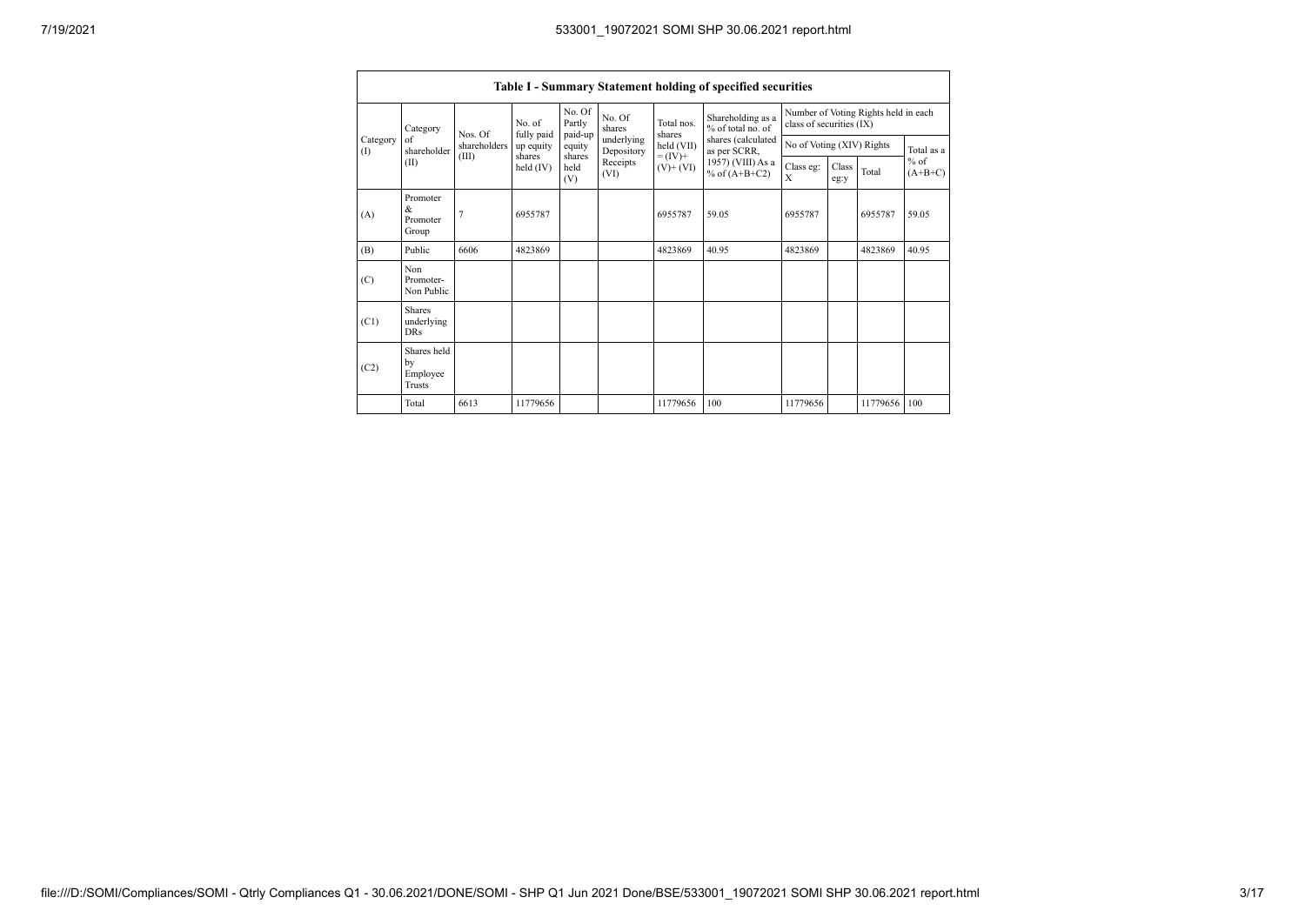|                               | Table I - Summary Statement holding of specified securities |                                                                                          |                                                                             |                                                                                                               |                                                                                                                                                                                       |                                        |                                                         |                                                                               |                                                  |                                       |
|-------------------------------|-------------------------------------------------------------|------------------------------------------------------------------------------------------|-----------------------------------------------------------------------------|---------------------------------------------------------------------------------------------------------------|---------------------------------------------------------------------------------------------------------------------------------------------------------------------------------------|----------------------------------------|---------------------------------------------------------|-------------------------------------------------------------------------------|--------------------------------------------------|---------------------------------------|
| Category<br>of<br>(1)<br>(II) | Category                                                    | No. Of<br><b>Shares</b><br>Underlying<br>Outstanding<br>convertible<br>securities<br>(X) | No. of<br><b>Shares</b><br>Underlying<br>Outstanding<br>Warrants<br>$(X_i)$ | No. Of Shares<br>Underlying<br>Outstanding<br>convertible<br>securities and<br>No. Of<br>Warrants (Xi)<br>(a) | Shareholding , as a $\%$<br>assuming full<br>conversion of<br>convertible securities (<br>as a percentage of<br>diluted share capital)<br>$(XI) = (VII)+(X) As a \%$<br>of $(A+B+C2)$ | Number of<br>Locked in<br>shares (XII) |                                                         | Number of<br><b>Shares</b><br>pledged or<br>otherwise<br>encumbered<br>(XIII) |                                                  | Number of<br>equity shares<br>held in |
|                               | shareholder                                                 |                                                                                          |                                                                             |                                                                                                               |                                                                                                                                                                                       | N <sub>0</sub><br>(a)                  | As a<br>$%$ of<br>total<br><b>Shares</b><br>held<br>(b) | N <sub>0</sub><br>(a)                                                         | As a<br>$%$ of<br>total<br>Shares<br>held<br>(b) | dematerialized<br>form (XIV)          |
| (A)                           | Promoter<br>&<br>Promoter<br>Group                          |                                                                                          |                                                                             |                                                                                                               | 59.05                                                                                                                                                                                 |                                        |                                                         |                                                                               |                                                  | 6955787                               |
| (B)                           | Public                                                      |                                                                                          |                                                                             |                                                                                                               | 40.95                                                                                                                                                                                 |                                        |                                                         |                                                                               |                                                  | 4001859                               |
| (C)                           | Non<br>Promoter-<br>Non Public                              |                                                                                          |                                                                             |                                                                                                               |                                                                                                                                                                                       |                                        |                                                         |                                                                               |                                                  |                                       |
| (C1)                          | <b>Shares</b><br>underlying<br><b>DRs</b>                   |                                                                                          |                                                                             |                                                                                                               |                                                                                                                                                                                       |                                        |                                                         |                                                                               |                                                  |                                       |
| (C2)                          | Shares held<br>by<br>Employee<br><b>Trusts</b>              |                                                                                          |                                                                             |                                                                                                               |                                                                                                                                                                                       |                                        |                                                         |                                                                               |                                                  |                                       |
|                               | Total                                                       |                                                                                          |                                                                             |                                                                                                               | 100                                                                                                                                                                                   |                                        |                                                         |                                                                               |                                                  | 10957646                              |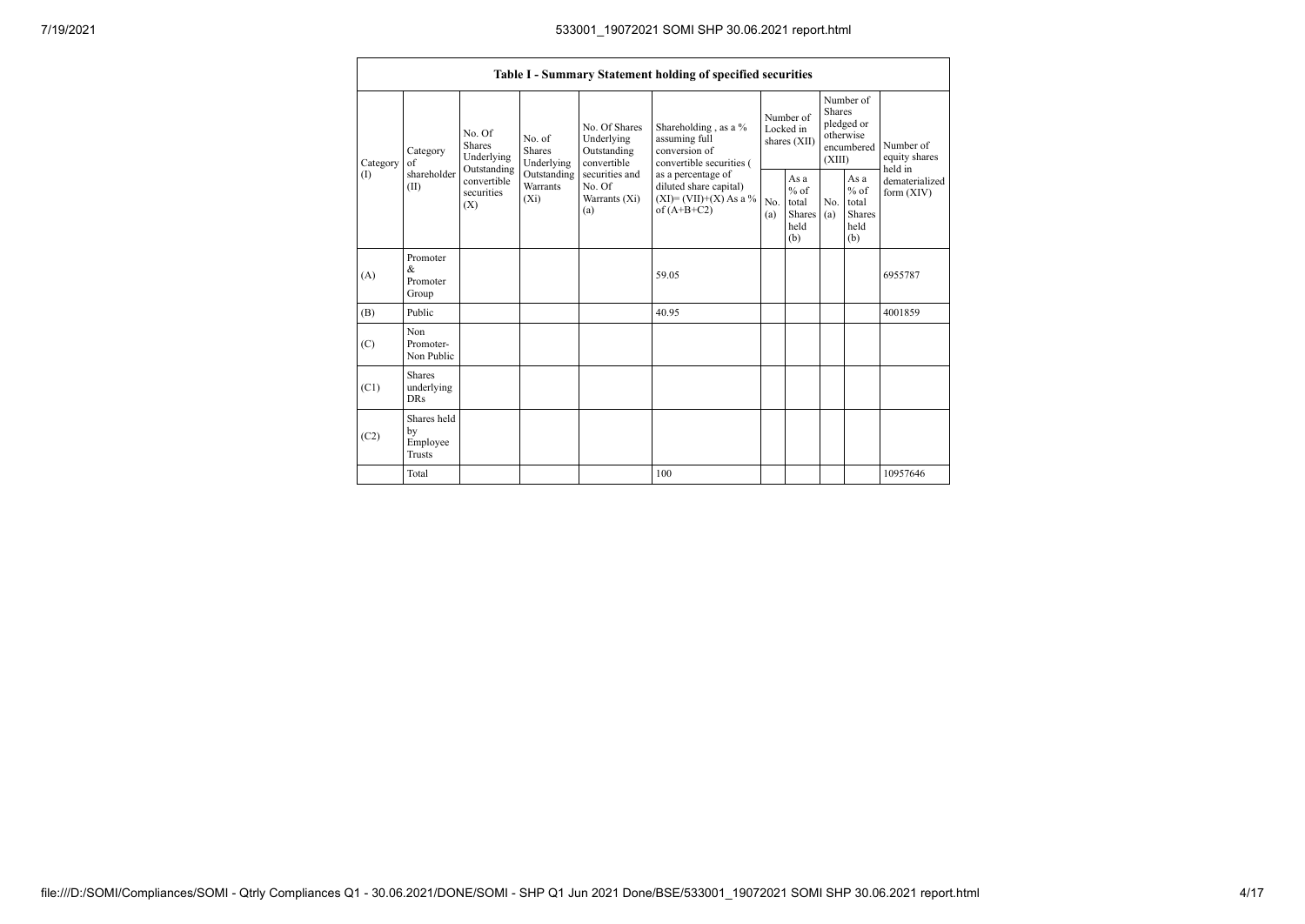|                                                                                                | Table II - Statement showing shareholding pattern of the Promoter and Promoter Group                                |                         |                                   |                                 |                                    |                             |                                                      |                           |               |                                      |                           |
|------------------------------------------------------------------------------------------------|---------------------------------------------------------------------------------------------------------------------|-------------------------|-----------------------------------|---------------------------------|------------------------------------|-----------------------------|------------------------------------------------------|---------------------------|---------------|--------------------------------------|---------------------------|
|                                                                                                |                                                                                                                     |                         |                                   | No.<br>Of                       | No. Of                             | Total nos.                  | Shareholding<br>as a % of                            | class of securities (IX)  |               | Number of Voting Rights held in each |                           |
| Sr.                                                                                            | Category &<br>Name of the                                                                                           | Nos. Of<br>shareholders | No. of<br>fully paid<br>up equity | Partly<br>paid-<br>up           | shares<br>underlying<br>Depository | shares<br>held<br>$(VII) =$ | total no. of<br>shares<br>(calculated as             | No of Voting (XIV) Rights |               |                                      | Total<br>as a %<br>of     |
|                                                                                                | Shareholders (I)                                                                                                    | (III)                   | shares<br>held (IV)               | equity<br>shares<br>held<br>(V) | Receipts<br>(VI)                   | $(IV)+$<br>$(V)$ + $(VI)$   | per SCRR,<br>1957) (VIII)<br>As a % of<br>$(A+B+C2)$ | Class eg:<br>X            | Class<br>eg:y | Total                                | Total<br>Voting<br>rights |
| А                                                                                              | Table II - Statement showing shareholding pattern of the Promoter and Promoter Group                                |                         |                                   |                                 |                                    |                             |                                                      |                           |               |                                      |                           |
| (1)                                                                                            | Indian                                                                                                              |                         |                                   |                                 |                                    |                             |                                                      |                           |               |                                      |                           |
| (a)                                                                                            | Individuals/Hindu<br>undivided Family                                                                               | $\overline{7}$          | 6955787                           |                                 |                                    | 6955787                     | 59.05                                                | 6955787                   |               | 6955787                              | 59.05                     |
| Sub-Total<br>(A)(1)                                                                            |                                                                                                                     | $\overline{7}$          | 6955787                           |                                 |                                    | 6955787                     | 59.05                                                | 6955787                   |               | 6955787                              | 59.05                     |
| (2)                                                                                            | Foreign                                                                                                             |                         |                                   |                                 |                                    |                             |                                                      |                           |               |                                      |                           |
| Total<br>Shareholding<br>of Promoter<br>and<br>Promoter<br>Group $(A)=$<br>$(A)(1)+(A)$<br>(2) |                                                                                                                     | $\tau$                  | 6955787                           |                                 |                                    | 6955787                     | 59.05                                                | 6955787                   |               | 6955787                              | 59.05                     |
| B                                                                                              | Table III - Statement showing shareholding pattern of the Public shareholder                                        |                         |                                   |                                 |                                    |                             |                                                      |                           |               |                                      |                           |
| (1)                                                                                            | Institutions                                                                                                        |                         |                                   |                                 |                                    |                             |                                                      |                           |               |                                      |                           |
| (3)                                                                                            | Non-institutions                                                                                                    |                         |                                   |                                 |                                    |                             |                                                      |                           |               |                                      |                           |
| (a(i))                                                                                         | Individuals -<br>i.Individual<br>shareholders<br>holding nominal<br>share capital up<br>to Rs. 2 lakhs.             | 6317                    | 1989306                           |                                 |                                    | 1989306                     | 16.89                                                | 1989306                   |               | 1989306                              | 16.89                     |
| (a(ii))                                                                                        | Individuals - ii.<br>Individual<br>shareholders<br>holding nominal<br>share capital in<br>excess of Rs. 2<br>lakhs. | 5                       | 526147                            |                                 |                                    | 526147                      | 4.47                                                 | 526147                    |               | 526147                               | 4.47                      |
| (e)                                                                                            | Any Other<br>(specify)                                                                                              | 284                     | 2308416                           |                                 |                                    | 2308416                     | 19.6                                                 | 2308416                   |               | 2308416                              | 19.6                      |
| Sub-Total<br>(B)(3)                                                                            |                                                                                                                     | 6606                    | 4823869                           |                                 |                                    | 4823869                     | 40.95                                                | 4823869                   |               | 4823869                              | 40.95                     |
| <b>Total Public</b><br>Shareholding<br>$(B)= (B)(1) +$<br>$(B)(2)+(B)$<br>(3)                  |                                                                                                                     | 6606                    | 4823869                           |                                 |                                    | 4823869                     | 40.95                                                | 4823869                   |               | 4823869                              | 40.95                     |
| $\overline{C}$                                                                                 | Table IV - Statement showing shareholding pattern of the Non Promoter- Non Public shareholder                       |                         |                                   |                                 |                                    |                             |                                                      |                           |               |                                      |                           |
| Total (<br>$A+B+C2$ )                                                                          |                                                                                                                     | 6613                    | 11779656                          |                                 |                                    | 11779656                    | 100                                                  | 11779656                  |               | 11779656                             | 100                       |
| Total<br>$(A+B+C)$                                                                             |                                                                                                                     | 6613                    | 11779656                          |                                 |                                    | 11779656                    | 100                                                  | 11779656                  |               | 11779656                             | 100                       |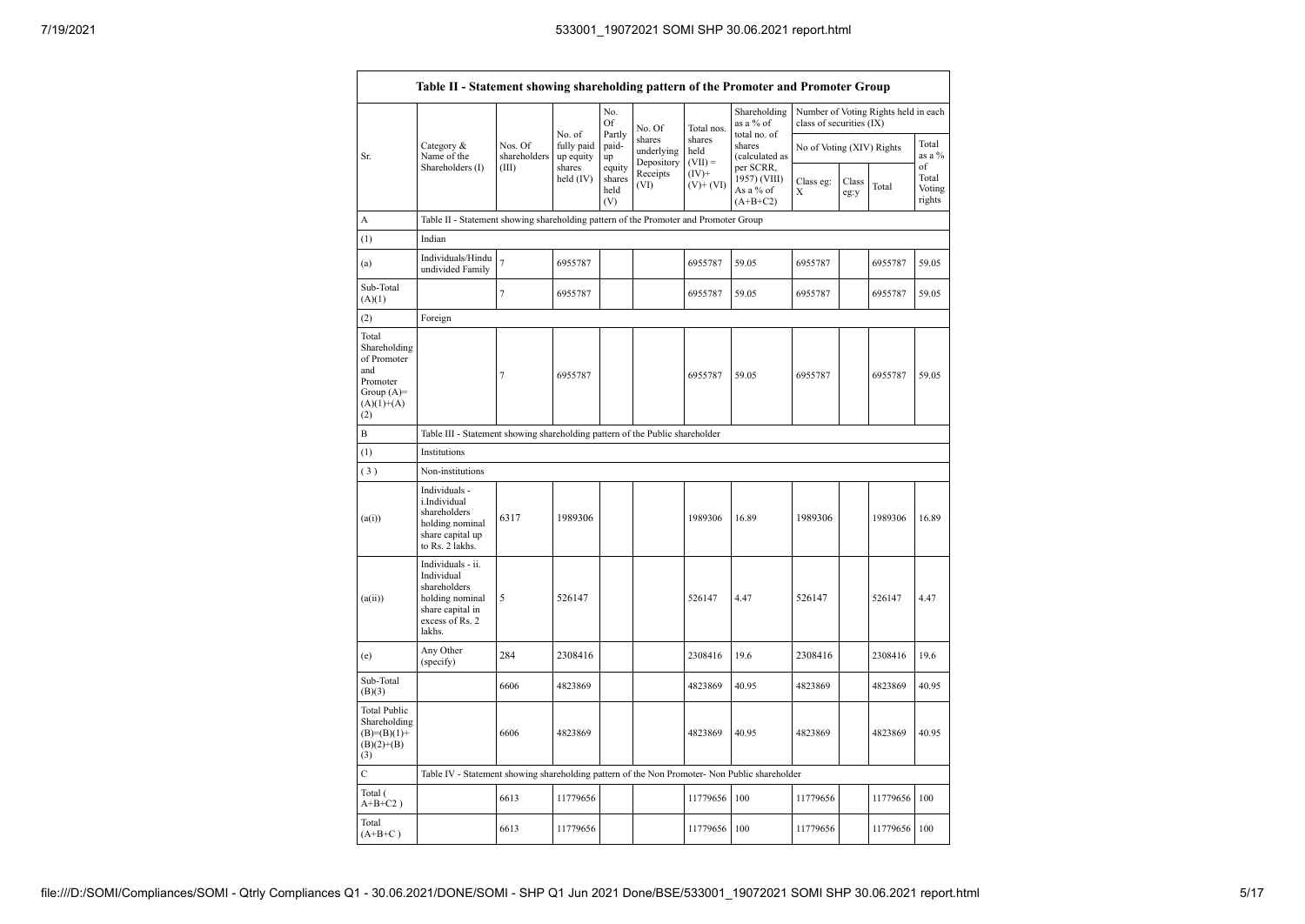| Table II - Statement showing shareholding pattern of the Promoter and Promoter Group    |                                                                                          |                                           |                                                                                                           |                                                                                               |                                        |                                                         |                                                                               |                                                          |                                       |
|-----------------------------------------------------------------------------------------|------------------------------------------------------------------------------------------|-------------------------------------------|-----------------------------------------------------------------------------------------------------------|-----------------------------------------------------------------------------------------------|----------------------------------------|---------------------------------------------------------|-------------------------------------------------------------------------------|----------------------------------------------------------|---------------------------------------|
| Sr.                                                                                     | No. Of<br><b>Shares</b><br>Underlying<br>Outstanding<br>convertible<br>securities<br>(X) | No. of<br><b>Shares</b><br>Underlying     | No. Of Shares<br>Underlying<br>Outstanding<br>convertible<br>securities and<br>No. Of Warrants<br>(Xi)(a) | Shareholding, as a %<br>assuming full conversion of<br>convertible securities (as a           | Number of<br>Locked in<br>shares (XII) |                                                         | Number of<br><b>Shares</b><br>pledged or<br>otherwise<br>encumbered<br>(XIII) |                                                          | Number of<br>equity shares<br>held in |
|                                                                                         |                                                                                          | Outstanding<br><b>Warrants</b><br>$(X_i)$ |                                                                                                           | percentage of diluted share<br>capital) $(XI) = (VII)+(X) As$<br>a % of $(A+B+C2)$            |                                        | As a<br>$%$ of<br>total<br><b>Shares</b><br>held<br>(b) | No.<br>(a)                                                                    | As a<br>$\%$ of<br>total<br><b>Shares</b><br>held<br>(b) | dematerialized<br>form (XIV)          |
| A                                                                                       |                                                                                          |                                           |                                                                                                           | Table II - Statement showing shareholding pattern of the Promoter and Promoter Group          |                                        |                                                         |                                                                               |                                                          |                                       |
| (1)                                                                                     | Indian                                                                                   |                                           |                                                                                                           |                                                                                               |                                        |                                                         |                                                                               |                                                          |                                       |
| (a)                                                                                     |                                                                                          |                                           |                                                                                                           | 59.05                                                                                         |                                        |                                                         |                                                                               |                                                          | 6955787                               |
| Sub-Total (A)<br>(1)                                                                    |                                                                                          |                                           |                                                                                                           | 59.05                                                                                         |                                        |                                                         |                                                                               |                                                          | 6955787                               |
| (2)                                                                                     | Foreign                                                                                  |                                           |                                                                                                           |                                                                                               |                                        |                                                         |                                                                               |                                                          |                                       |
| Total<br>Shareholding<br>of Promoter<br>and Promoter<br>Group $(A)=$<br>$(A)(1)+(A)(2)$ |                                                                                          |                                           |                                                                                                           | 59.05                                                                                         |                                        |                                                         |                                                                               |                                                          | 6955787                               |
| $\, {\bf B}$                                                                            |                                                                                          |                                           |                                                                                                           | Table III - Statement showing shareholding pattern of the Public shareholder                  |                                        |                                                         |                                                                               |                                                          |                                       |
| (1)                                                                                     | Institutions                                                                             |                                           |                                                                                                           |                                                                                               |                                        |                                                         |                                                                               |                                                          |                                       |
| (3)                                                                                     | Non-institutions                                                                         |                                           |                                                                                                           |                                                                                               |                                        |                                                         |                                                                               |                                                          |                                       |
| (a(i))                                                                                  |                                                                                          |                                           |                                                                                                           | 16.89                                                                                         |                                        |                                                         |                                                                               |                                                          | 1989296                               |
| (a(ii))                                                                                 |                                                                                          |                                           |                                                                                                           | 4.47                                                                                          |                                        |                                                         |                                                                               |                                                          | 526147                                |
| (e)                                                                                     |                                                                                          |                                           |                                                                                                           | 19.6                                                                                          |                                        |                                                         |                                                                               |                                                          | 1486416                               |
| Sub-Total (B)<br>(3)                                                                    |                                                                                          |                                           |                                                                                                           | 40.95                                                                                         |                                        |                                                         |                                                                               |                                                          | 4001859                               |
| <b>Total Public</b><br>Shareholding<br>$(B)= (B)(1) +$<br>$(B)(2)+(B)(3)$               |                                                                                          |                                           |                                                                                                           | 40.95                                                                                         |                                        |                                                         |                                                                               |                                                          | 4001859                               |
| C                                                                                       |                                                                                          |                                           |                                                                                                           | Table IV - Statement showing shareholding pattern of the Non Promoter- Non Public shareholder |                                        |                                                         |                                                                               |                                                          |                                       |
| Total (<br>$A+B+C2$ )                                                                   |                                                                                          |                                           |                                                                                                           | 100                                                                                           |                                        |                                                         |                                                                               |                                                          | 10957646                              |
| Total (A+B+C<br>$\lambda$                                                               |                                                                                          |                                           |                                                                                                           | 100                                                                                           |                                        |                                                         |                                                                               |                                                          | 10957646                              |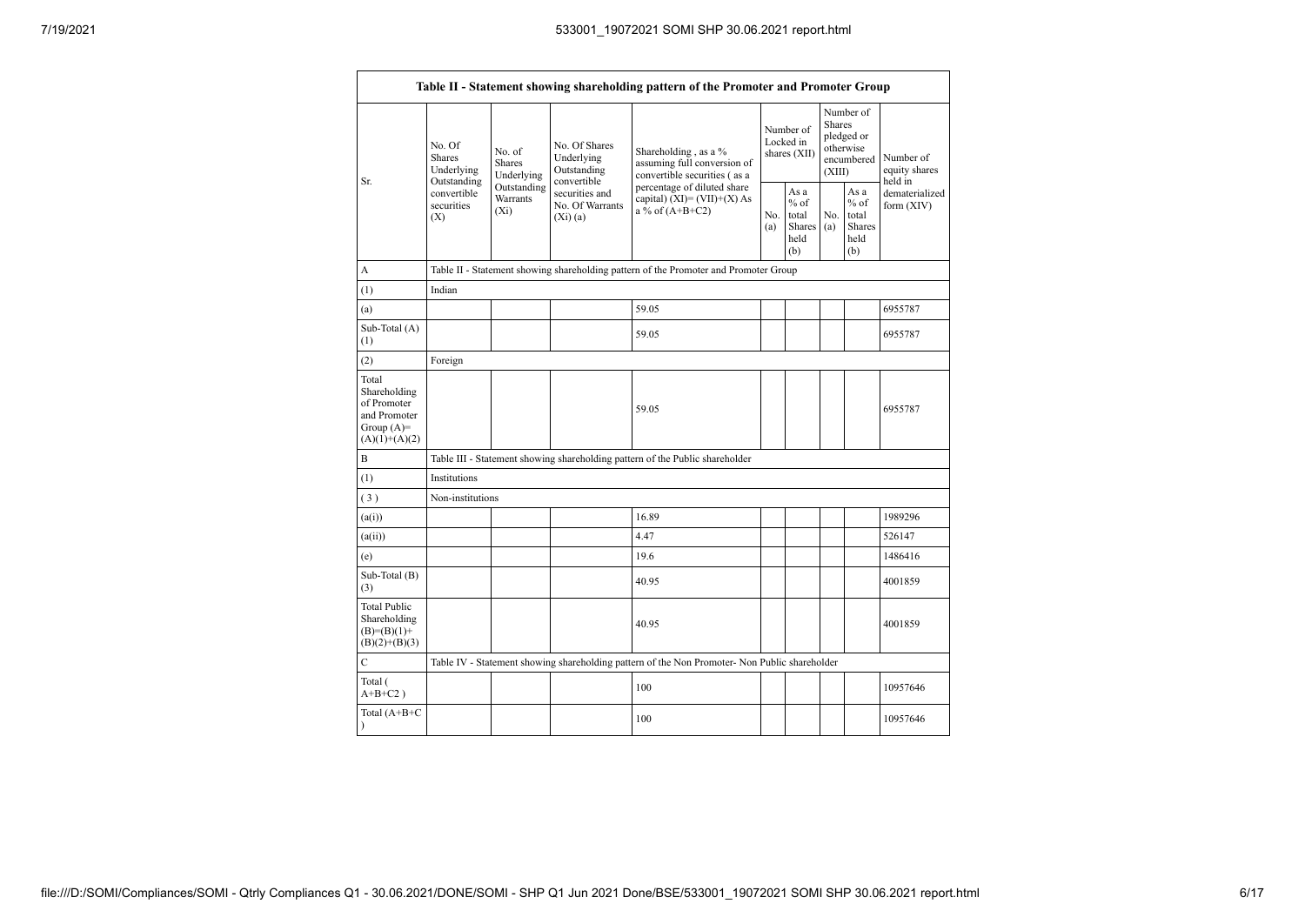| <b>Individuals/Hindu undivided Family</b>                                                                                                                                                |                                  |                              |                                                    |                                                |                                 |                                 |                                 |  |  |
|------------------------------------------------------------------------------------------------------------------------------------------------------------------------------------------|----------------------------------|------------------------------|----------------------------------------------------|------------------------------------------------|---------------------------------|---------------------------------|---------------------------------|--|--|
| Searial No.                                                                                                                                                                              | 1                                | $\overline{c}$               | 3                                                  | $\overline{4}$                                 | 5                               | 6                               | $\overline{7}$                  |  |  |
| Name of the<br>Shareholders (I)                                                                                                                                                          | <b>GAURAV</b><br><b>BHANSALI</b> | OM KUMARI<br><b>BHANSALI</b> | <b>OM PRAKASH</b><br><b>BHANSALI</b><br><b>HUF</b> | <b>OM</b><br><b>PRAKASH</b><br><b>BHANSALI</b> | <b>PRIYA</b><br><b>BHANSALI</b> | <b>RUCHI</b><br><b>BHANSALI</b> | <b>VIMAL</b><br><b>BHANSALI</b> |  |  |
| PAN(II)                                                                                                                                                                                  | ADDPB0795R                       | ABFPB0643N                   | AAAHO7932H                                         | AAYPB9950G                                     | AGQPB6184Q                      | AIIPB0949H                      | ADDPB0794Q                      |  |  |
| No. of fully paid<br>up equity shares<br>held (IV)                                                                                                                                       | 572335                           | 1091221                      | 135000                                             | 4417011                                        | 68691                           | 72689                           | 598840                          |  |  |
| No. Of Partly paid-<br>up equity shares<br>held (V)                                                                                                                                      |                                  |                              |                                                    |                                                |                                 |                                 |                                 |  |  |
| No. Of shares<br>underlying<br>Depository<br>Receipts (VI)                                                                                                                               |                                  |                              |                                                    |                                                |                                 |                                 |                                 |  |  |
| Total nos. shares<br>held $(VII) = (IV) +$<br>$(V)$ + $(VI)$                                                                                                                             | 572335                           | 1091221                      | 135000                                             | 4417011                                        | 68691                           | 72689                           | 598840                          |  |  |
| Shareholding as a<br>% of total no. of<br>shares (calculated<br>as per SCRR,<br>1957) (VIII) As a<br>% of $(A+B+C2)$                                                                     | 4.86                             | 9.26                         | 1.15                                               | 37.5                                           | 0.58                            | 0.62                            | $5.08\,$                        |  |  |
| Number of Voting Rights held in each class of securities (IX)                                                                                                                            |                                  |                              |                                                    |                                                |                                 |                                 |                                 |  |  |
| Class eg:X                                                                                                                                                                               | 572335                           | 1091221                      | 135000                                             | 4417011                                        | 68691                           | 72689                           | 598840                          |  |  |
| Class eg:y                                                                                                                                                                               |                                  |                              |                                                    |                                                |                                 |                                 |                                 |  |  |
| Total                                                                                                                                                                                    | 572335                           | 1091221                      | 135000                                             | 4417011                                        | 68691                           | 72689                           | 598840                          |  |  |
| Total as a % of<br>Total Voting rights                                                                                                                                                   | 4.86                             | 9.26                         | 1.15                                               | 37.5                                           | 0.58                            | 0.62                            | 5.08                            |  |  |
| No. Of Shares<br>Underlying<br>Outstanding<br>convertible<br>securities (X)                                                                                                              |                                  |                              |                                                    |                                                |                                 |                                 |                                 |  |  |
| No. of Shares<br>Underlying<br>Outstanding<br>Warrants (Xi)                                                                                                                              |                                  |                              |                                                    |                                                |                                 |                                 |                                 |  |  |
| No. Of Shares<br>Underlying<br>Outstanding<br>convertible<br>securities and No.<br>Of Warrants (Xi)<br>(a)                                                                               |                                  |                              |                                                    |                                                |                                 |                                 |                                 |  |  |
| Shareholding, as a<br>% assuming full<br>conversion of<br>convertible<br>securities (as a<br>percentage of<br>diluted share<br>capital) (XI)=<br>$(VII)+(Xi)(a) As a$<br>% of $(A+B+C2)$ | 4.86                             | 9.26                         | 1.15                                               | 37.5                                           | 0.58                            | 0.62                            | 5.08                            |  |  |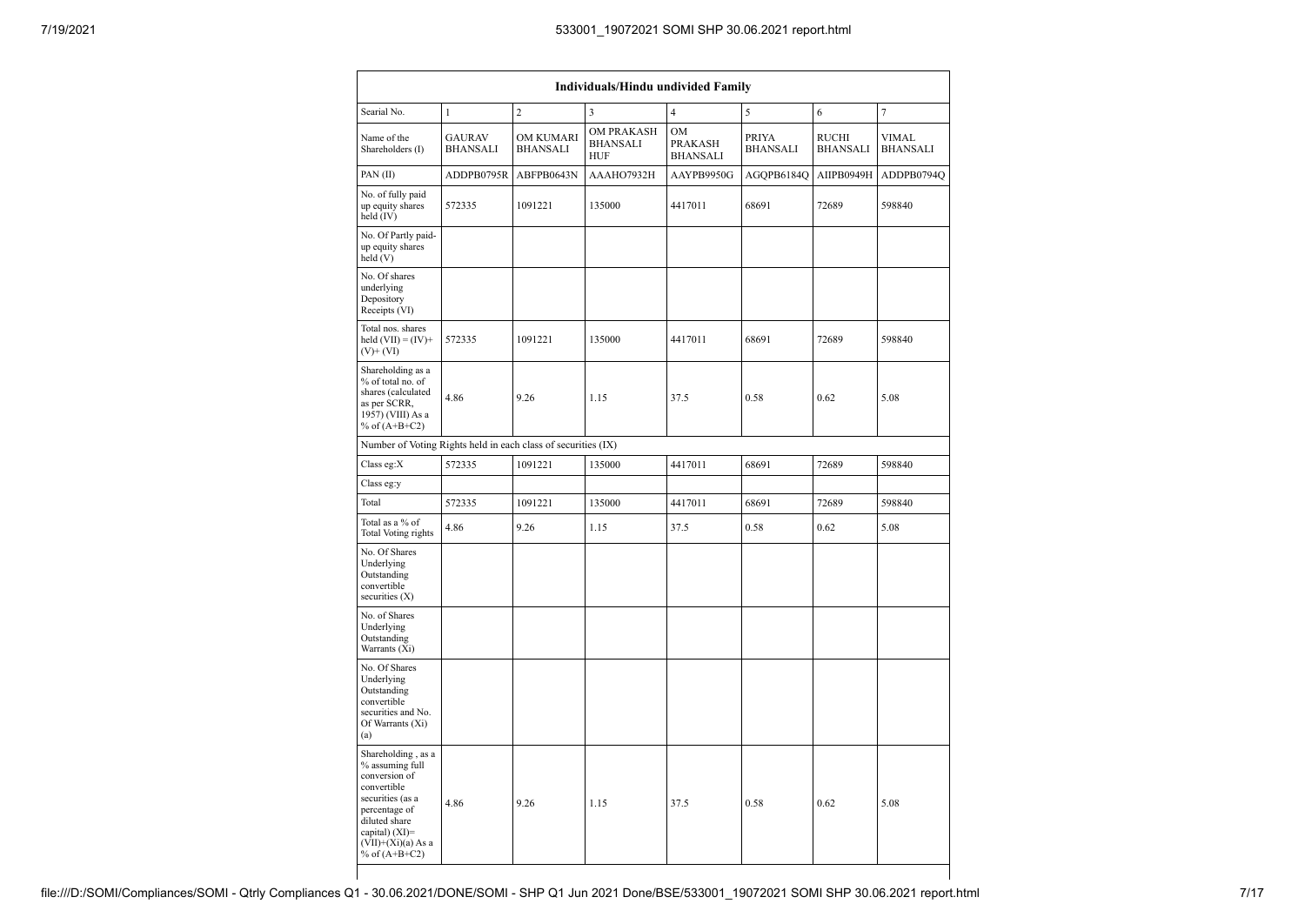| Number of Locked in shares (XII)                                     |          |          |          |          |          |          |          |  |  |  |
|----------------------------------------------------------------------|----------|----------|----------|----------|----------|----------|----------|--|--|--|
| No. $(a)$                                                            |          |          |          |          |          |          |          |  |  |  |
| As a % of total<br>Shares held (b)                                   |          |          |          |          |          |          |          |  |  |  |
| Number of Shares pledged or otherwise encumbered (XIII)              |          |          |          |          |          |          |          |  |  |  |
| No. (a)                                                              |          |          |          |          |          |          |          |  |  |  |
| As a % of total<br>Shares held (b)                                   |          |          |          |          |          |          |          |  |  |  |
| Number of equity<br>shares held in<br>dematerialized<br>form $(XIV)$ | 572335   | 1091221  | 135000   | 4417011  | 68691    | 72689    | 598840   |  |  |  |
| Reason for not providing PAN                                         |          |          |          |          |          |          |          |  |  |  |
| Reason for not<br>providing PAN                                      |          |          |          |          |          |          |          |  |  |  |
| Shareholder type                                                     | Promoter | Promoter | Promoter | Promoter | Promoter | Promoter | Promoter |  |  |  |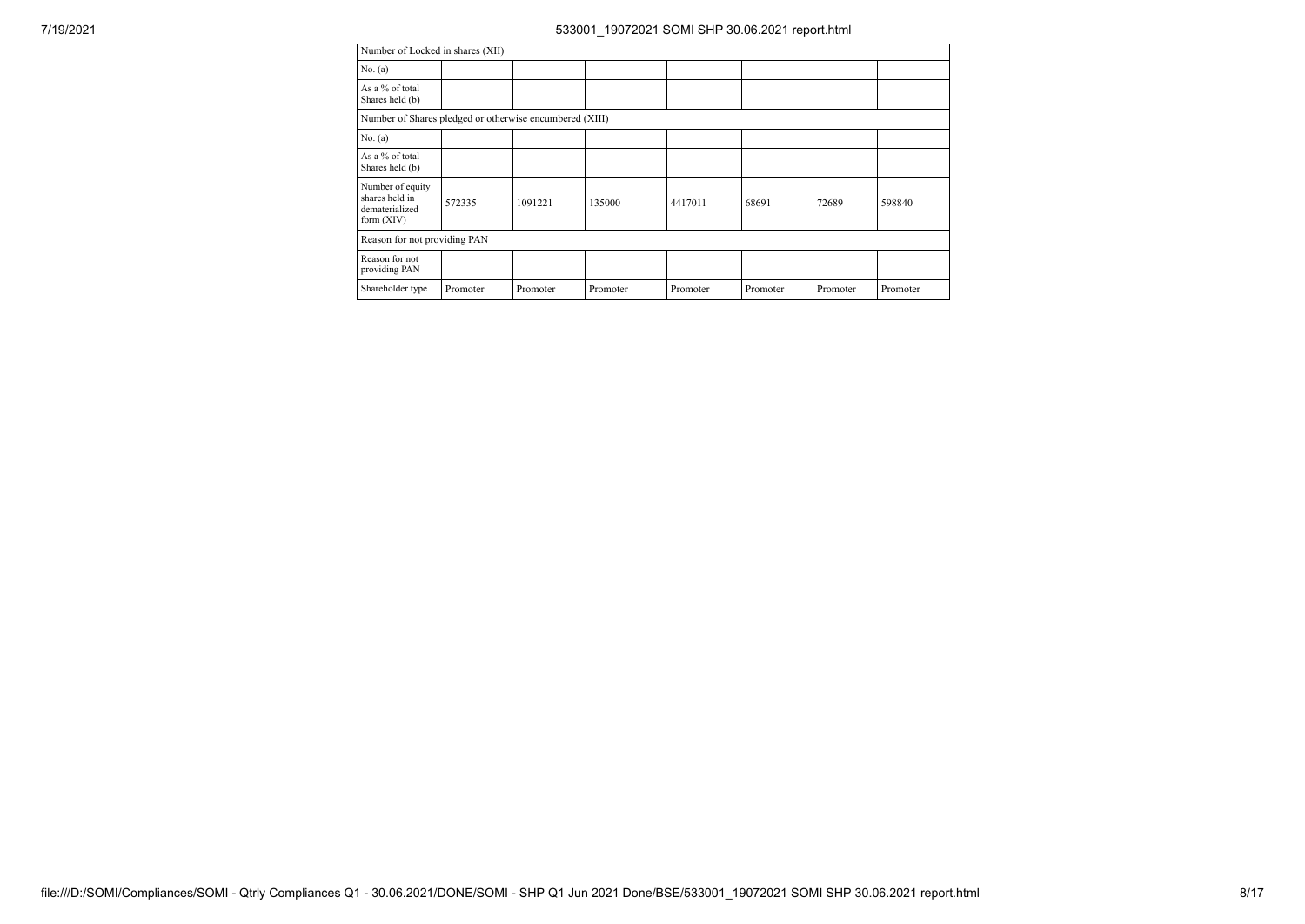| Individuals/Hindu undivided Family                                                                                                                                                       |                                                               |  |  |  |  |  |  |
|------------------------------------------------------------------------------------------------------------------------------------------------------------------------------------------|---------------------------------------------------------------|--|--|--|--|--|--|
| Searial No.                                                                                                                                                                              |                                                               |  |  |  |  |  |  |
| Name of the<br>Shareholders (I)                                                                                                                                                          | Click here to go back                                         |  |  |  |  |  |  |
| PAN(II)                                                                                                                                                                                  | Total                                                         |  |  |  |  |  |  |
| No. of fully paid<br>up equity shares<br>held $(IV)$                                                                                                                                     | 6955787                                                       |  |  |  |  |  |  |
| No. Of Partly paid-<br>up equity shares<br>held (V)                                                                                                                                      |                                                               |  |  |  |  |  |  |
| No. Of shares<br>underlying<br>Depository<br>Receipts (VI)                                                                                                                               |                                                               |  |  |  |  |  |  |
| Total nos. shares<br>held $(VII) = (IV) +$<br>$(V)$ + $(VI)$                                                                                                                             | 6955787                                                       |  |  |  |  |  |  |
| Shareholding as a<br>% of total no. of<br>shares (calculated<br>as per SCRR,<br>1957) (VIII) As a<br>% of $(A+B+C2)$                                                                     | 59.05                                                         |  |  |  |  |  |  |
|                                                                                                                                                                                          | Number of Voting Rights held in each class of securities (IX) |  |  |  |  |  |  |
| Class eg:X                                                                                                                                                                               | 6955787                                                       |  |  |  |  |  |  |
| Class eg:y                                                                                                                                                                               |                                                               |  |  |  |  |  |  |
| Total                                                                                                                                                                                    | 6955787                                                       |  |  |  |  |  |  |
| Total as a % of<br>Total Voting rights                                                                                                                                                   | 59.05                                                         |  |  |  |  |  |  |
| No. Of Shares<br>Underlying<br>Outstanding<br>convertible<br>securities (X)                                                                                                              |                                                               |  |  |  |  |  |  |
| No. of Shares<br>Underlying<br>Outstanding<br>Warrants (Xi)                                                                                                                              |                                                               |  |  |  |  |  |  |
| No. Of Shares<br>Underlying<br>Outstanding<br>convertible<br>securities and No.<br>Of Warrants (Xi)<br>(a)                                                                               |                                                               |  |  |  |  |  |  |
| Shareholding, as a<br>% assuming full<br>conversion of<br>convertible<br>securities (as a<br>percentage of<br>diluted share<br>capital) (XI)=<br>$(VII)+(Xi)(a)$ As a<br>% of $(A+B+C2)$ | 59.05                                                         |  |  |  |  |  |  |
| Number of Locked in shares (XII)                                                                                                                                                         |                                                               |  |  |  |  |  |  |
|                                                                                                                                                                                          |                                                               |  |  |  |  |  |  |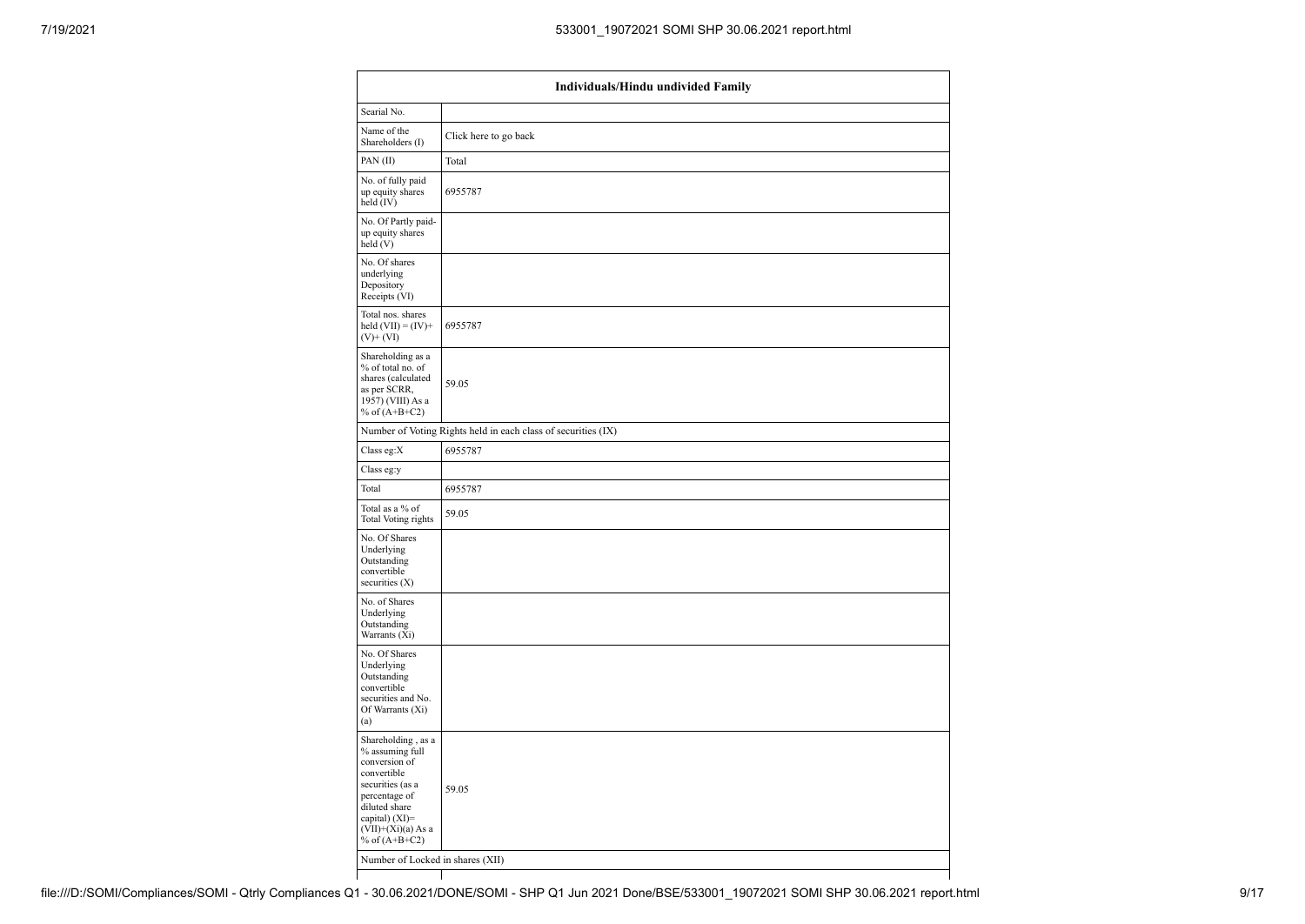| No. $(a)$                                                            |                                                         |
|----------------------------------------------------------------------|---------------------------------------------------------|
| As a % of total<br>Shares held (b)                                   |                                                         |
|                                                                      | Number of Shares pledged or otherwise encumbered (XIII) |
| No. (a)                                                              |                                                         |
| As a % of total<br>Shares held (b)                                   |                                                         |
| Number of equity<br>shares held in<br>dematerialized<br>form $(XIV)$ | 6955787                                                 |
| Reason for not providing PAN                                         |                                                         |
| Reason for not<br>providing PAN                                      |                                                         |
| Shareholder type                                                     |                                                         |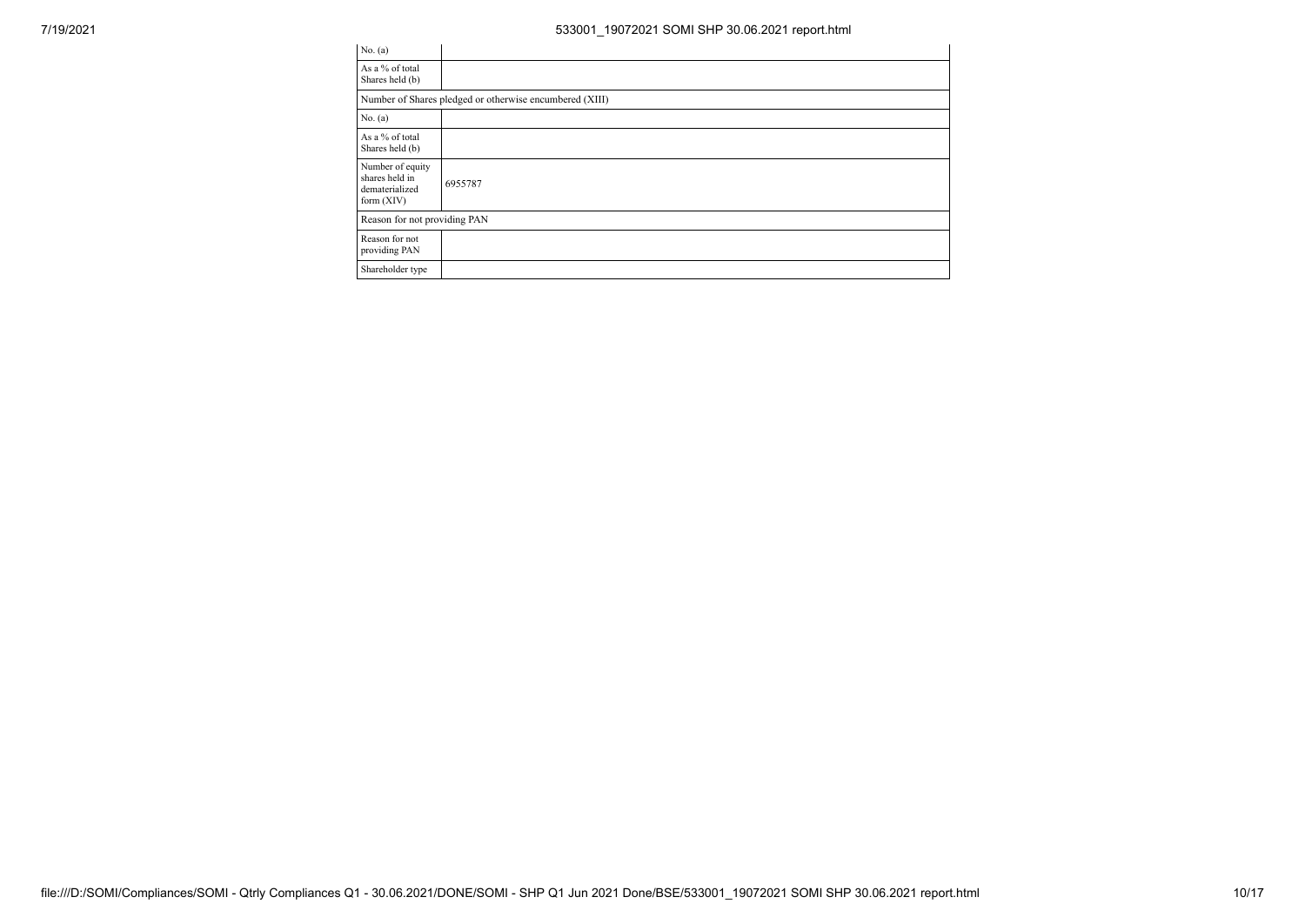| Searial No.                                                                                                                                                                             | $\mathbf{1}$                                                  | $\overline{c}$     |                       |
|-----------------------------------------------------------------------------------------------------------------------------------------------------------------------------------------|---------------------------------------------------------------|--------------------|-----------------------|
| Name of the<br>Shareholders (I)                                                                                                                                                         | RAJENDRAKUMAR S BHIMRAJKA                                     | VARSHA SHARAD SHAH | Click here to go back |
| PAN(II)                                                                                                                                                                                 | AETPB8730P                                                    | AAJPS0624H         | Total                 |
| No. of fully paid<br>up equity shares<br>held (IV)                                                                                                                                      | 275000                                                        | 126607             | 401607                |
| No. Of Partly paid-<br>up equity shares<br>held (V)                                                                                                                                     |                                                               |                    |                       |
| No. Of shares<br>underlying<br>Depository<br>Receipts (VI)                                                                                                                              |                                                               |                    |                       |
| Total nos. shares<br>held $(VII) = (IV) +$<br>$(V)$ + $(VI)$                                                                                                                            | 275000                                                        | 126607             | 401607                |
| Shareholding as a<br>% of total no. of<br>shares (calculated<br>as per SCRR,<br>1957) (VIII) As a<br>% of $(A+B+C2)$                                                                    | 2.33                                                          | 1.07               | 3.41                  |
|                                                                                                                                                                                         | Number of Voting Rights held in each class of securities (IX) |                    |                       |
| Class eg: X                                                                                                                                                                             | 275000                                                        | 126607             | 401607                |
| Class eg:y                                                                                                                                                                              |                                                               |                    |                       |
| Total                                                                                                                                                                                   | 275000                                                        | 126607             | 401607                |
| Total as a % of<br>Total Voting rights                                                                                                                                                  | 2.33                                                          | 1.07               | 3.41                  |
| No. Of Shares<br>Underlying<br>Outstanding<br>convertible<br>securities $(X)$                                                                                                           |                                                               |                    |                       |
| No. of Shares<br>Underlying<br>Outstanding<br>Warrants (Xi)                                                                                                                             |                                                               |                    |                       |
| No. Of Shares<br>Underlying<br>Outstanding<br>convertible<br>securities and No.<br>Of Warrants (Xi)<br>(a)                                                                              |                                                               |                    |                       |
| Shareholding, as a<br>% assuming full<br>conversion of<br>convertible<br>securities (as a<br>percentage of<br>diluted share<br>capital) $(XI)=$<br>(VII)+(X) As a $\%$<br>of $(A+B+C2)$ | 2.33                                                          | 1.07               | 3.41                  |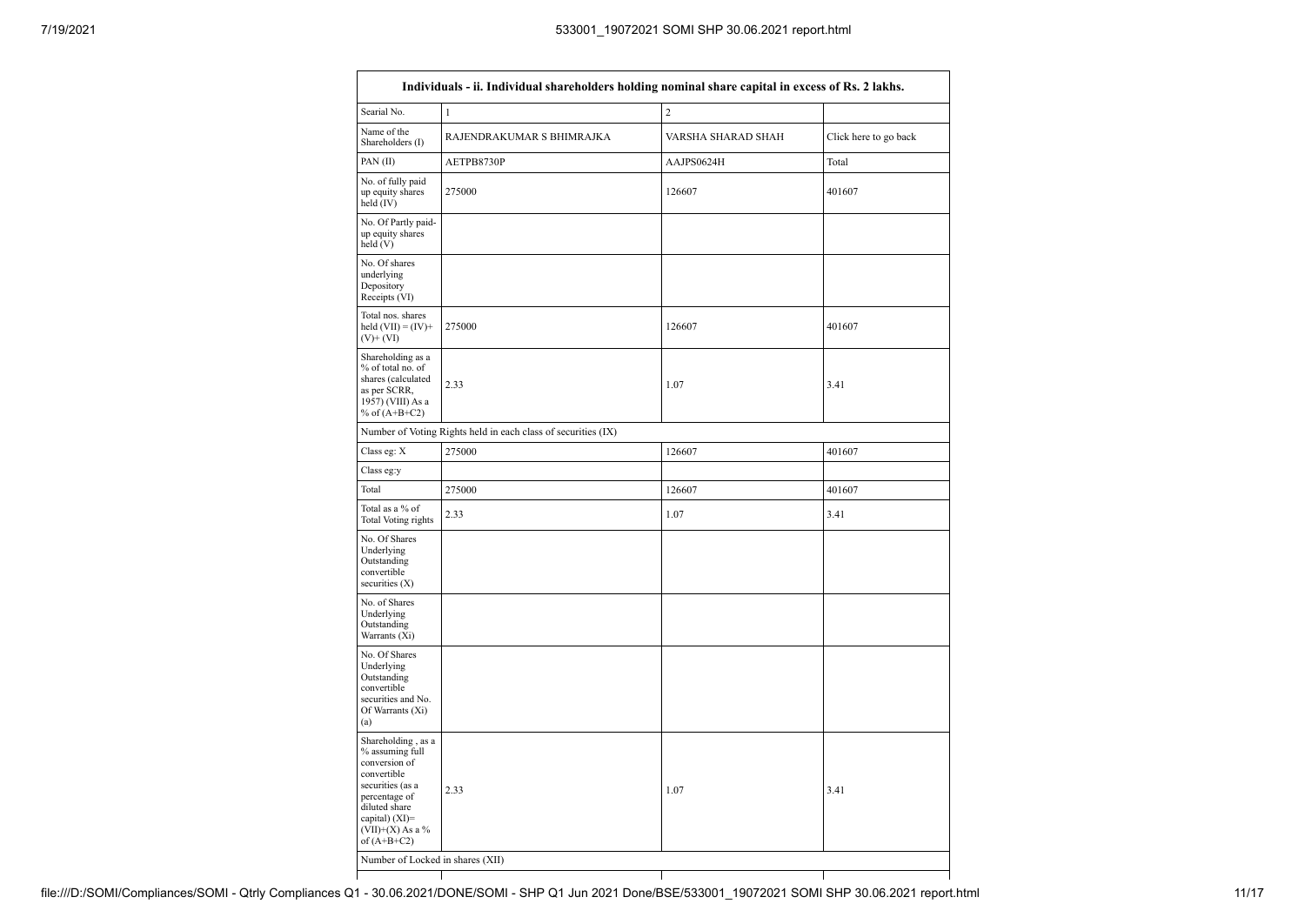| No. (a)                                                              |        |        |        |  |  |  |  |  |
|----------------------------------------------------------------------|--------|--------|--------|--|--|--|--|--|
| As a % of total<br>Shares held (b)                                   |        |        |        |  |  |  |  |  |
| Number of equity<br>shares held in<br>dematerialized<br>form $(XIV)$ | 275000 | 126607 | 401607 |  |  |  |  |  |
| Reason for not providing PAN                                         |        |        |        |  |  |  |  |  |
| Reason for not<br>providing PAN                                      |        |        |        |  |  |  |  |  |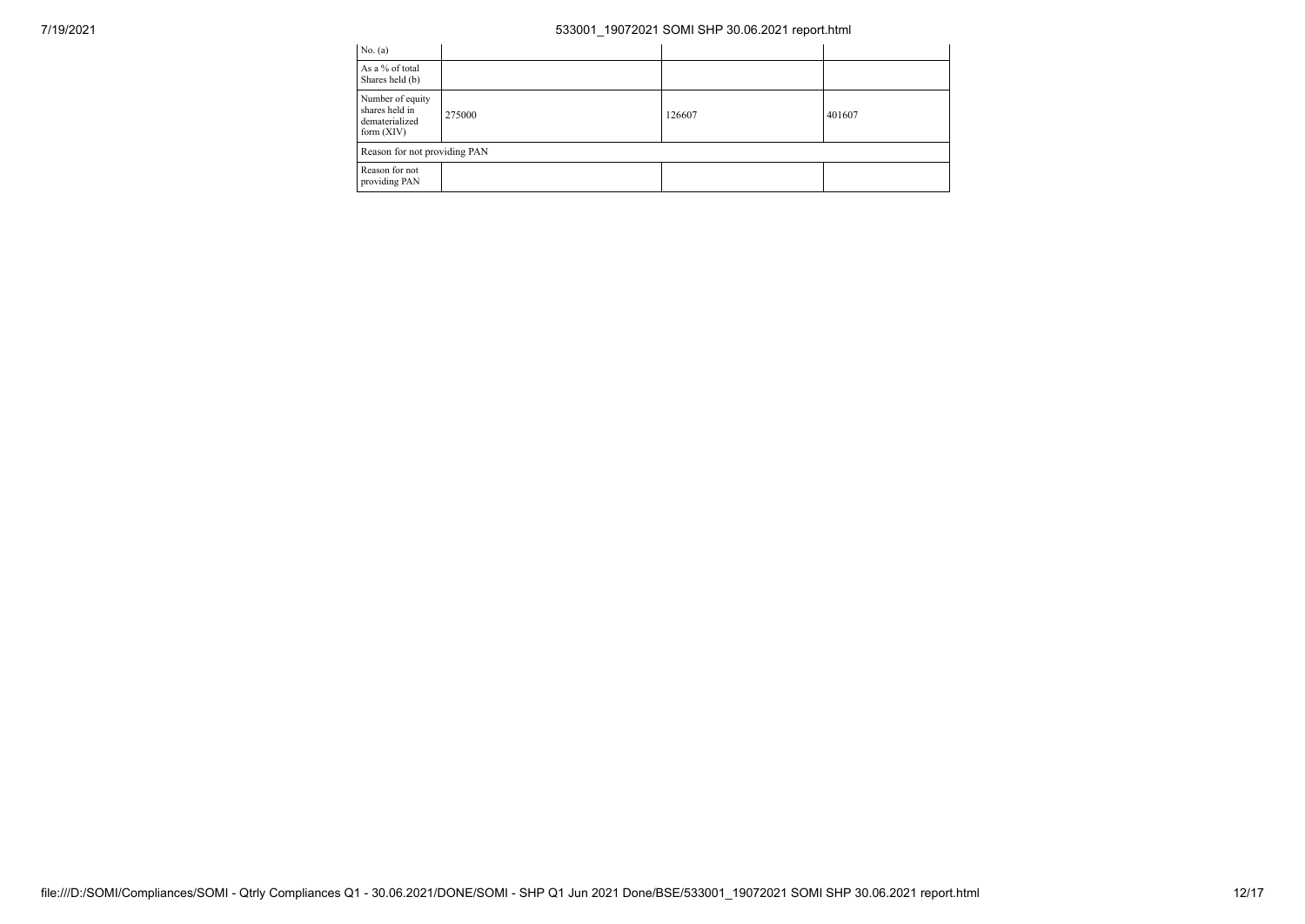|                                                                                                                      |                      |                                                                     |                                                                                                                                           | Any Other (specify)                          |                                                             |                                                                     |                                              |
|----------------------------------------------------------------------------------------------------------------------|----------------------|---------------------------------------------------------------------|-------------------------------------------------------------------------------------------------------------------------------------------|----------------------------------------------|-------------------------------------------------------------|---------------------------------------------------------------------|----------------------------------------------|
| Searial No.                                                                                                          | $\mathbf{1}$         | $\overline{c}$                                                      | 3                                                                                                                                         | $\overline{4}$                               | 5                                                           | 6                                                                   | 7                                            |
| <b>Bodies</b><br>Clearing<br>Category<br>Members<br>Corporate                                                        |                      | <b>Bodies</b><br>Corporate                                          | <b>Bodies</b><br>Corporate                                                                                                                | <b>Bodies Corporate</b>                      | <b>Bodies</b><br>Corporate                                  | <b>Bodies</b><br>Corporate                                          |                                              |
| Category / More<br>than 1 percentage                                                                                 | Category<br>Category |                                                                     | More than 1<br>percentage of<br>shareholding                                                                                              | More than 1<br>percentage of<br>shareholding | More than 1<br>percentage of<br>shareholding                | More than 1<br>percentage of<br>shareholding                        | More than 1<br>percentage of<br>shareholding |
| Name of the<br>Shareholders (I)                                                                                      |                      | <b>JOSHNA</b><br><b>TRADING</b><br><b>PRIVATE</b><br><b>LIMITED</b> | <b>MANISH</b><br>ROYAL JAISAL<br>TRADECOM<br><b>FINANCIAL</b><br><b>PRIVATE</b><br><b>CONSULTANTS PVT</b><br><b>LIMITED</b><br><b>LTD</b> |                                              | SAJOY<br><b>RUBBERS</b><br><b>PRIVATE</b><br><b>LIMITED</b> | <b>SINA</b><br><b>CHEMTRADE</b><br><b>PRIVATE</b><br><b>LIMITED</b> |                                              |
| PAN(II)                                                                                                              |                      |                                                                     | AABCJ7088F                                                                                                                                | AAECM7389P                                   | AAECR2634L                                                  | AAKCS0552L                                                          | AAKCS0554N                                   |
| No. of the<br>Shareholders (I)                                                                                       | 65                   | 23                                                                  | 1                                                                                                                                         | 1                                            | 1                                                           | 1                                                                   | 1                                            |
| No. of fully paid<br>up equity shares<br>held (IV)                                                                   | 67974                | 2051044                                                             | 286000                                                                                                                                    | 301732                                       | 382553                                                      | 238000                                                              | 298000                                       |
| No. Of Partly paid-<br>up equity shares<br>held(V)                                                                   |                      |                                                                     |                                                                                                                                           |                                              |                                                             |                                                                     |                                              |
| No. Of shares<br>underlying<br>Depository<br>Receipts (VI)                                                           |                      |                                                                     |                                                                                                                                           |                                              |                                                             |                                                                     |                                              |
| Total nos. shares<br>held $(VII) = (IV) +$<br>$(V)$ + $(VI)$                                                         | 67974                | 2051044                                                             | 286000                                                                                                                                    | 301732                                       | 382553                                                      | 238000                                                              | 298000                                       |
| Shareholding as a<br>% of total no. of<br>shares (calculated<br>as per SCRR,<br>1957) (VIII) As a<br>% of $(A+B+C2)$ | 0.58                 | 17.41                                                               | 2.43                                                                                                                                      | 2.56                                         | 3.25                                                        | 2.02                                                                | 2.53                                         |
| Number of Voting Rights held in each class of securities (IX)                                                        |                      |                                                                     |                                                                                                                                           |                                              |                                                             |                                                                     |                                              |
| Class eg: X                                                                                                          | 67974                | 2051044                                                             | 286000                                                                                                                                    | 301732                                       | 382553                                                      | 238000                                                              | 298000                                       |
| Class eg:y                                                                                                           |                      |                                                                     |                                                                                                                                           |                                              |                                                             |                                                                     |                                              |
| Total                                                                                                                | 67974                | 2051044                                                             | 286000                                                                                                                                    | 301732                                       | 382553                                                      | 238000                                                              | 298000                                       |
| Total as a % of<br><b>Total Voting rights</b>                                                                        | 0.58                 | 17.41                                                               | 2.43                                                                                                                                      | 2.56                                         | 3.25                                                        | 2.02                                                                | 2.53                                         |
| No. Of Shares<br>Underlying<br>Outstanding<br>convertible<br>securities (X)                                          |                      |                                                                     |                                                                                                                                           |                                              |                                                             |                                                                     |                                              |
| No. of Shares<br>Underlying<br>Outstanding<br>Warrants (Xi)                                                          |                      |                                                                     |                                                                                                                                           |                                              |                                                             |                                                                     |                                              |
| No. Of Shares<br>Underlying<br>Outstanding<br>convertible<br>securities and No.<br>Of Warrants (Xi)<br>(a)           |                      |                                                                     |                                                                                                                                           |                                              |                                                             |                                                                     |                                              |
| Shareholding, as a $0.58$                                                                                            |                      | 17.41                                                               | 2.43                                                                                                                                      | 2.56                                         | 3.25                                                        | 2.02                                                                | 2.53                                         |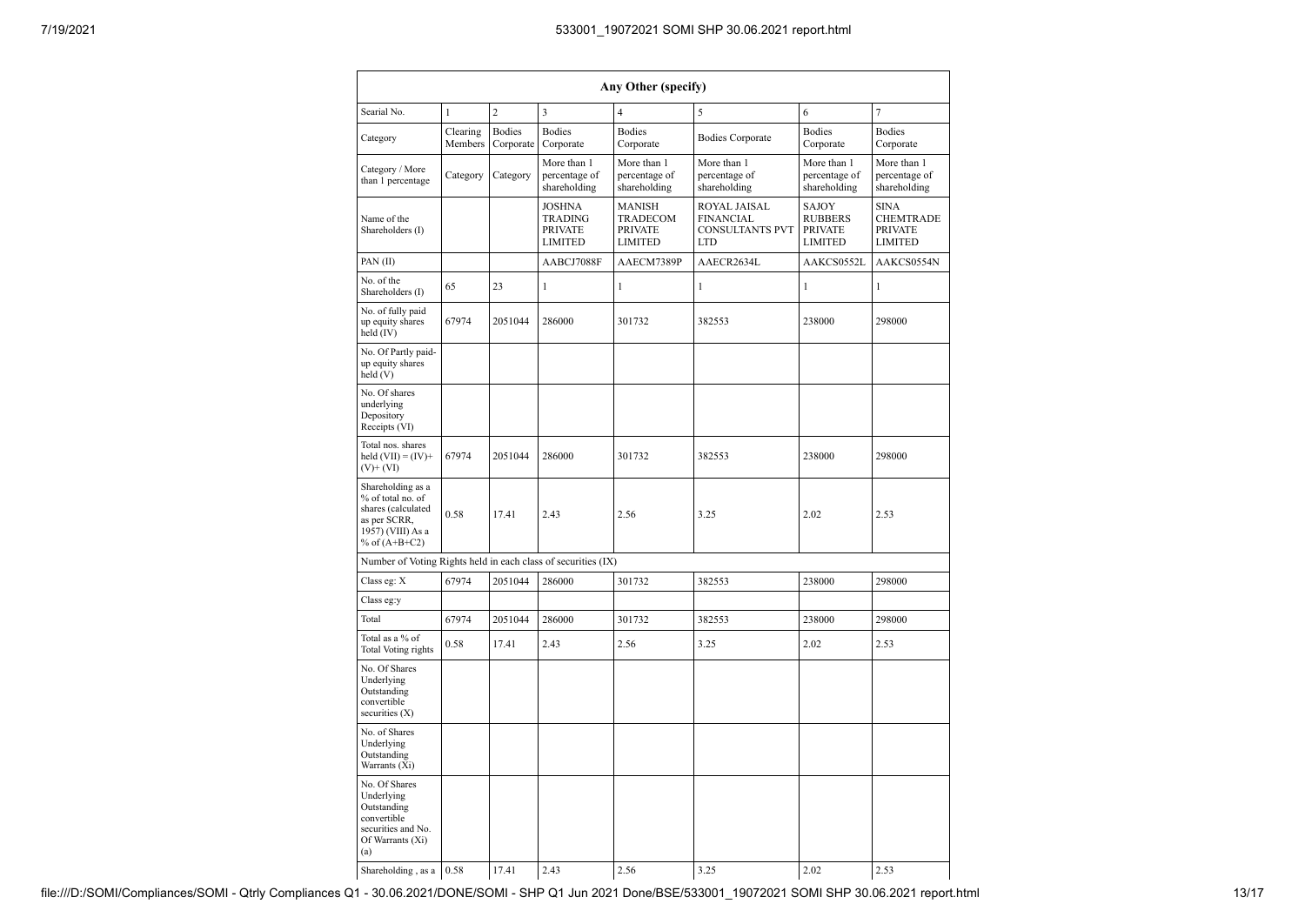| % assuming full<br>conversion of<br>convertible<br>securities (as a<br>percentage of<br>diluted share<br>capital) $(XI)=$<br>$(VII)+(X)$ As a %<br>of $(A+B+C2)$ |       |         |              |        |        |          |          |
|------------------------------------------------------------------------------------------------------------------------------------------------------------------|-------|---------|--------------|--------|--------|----------|----------|
| Number of Locked in shares (XII)                                                                                                                                 |       |         |              |        |        |          |          |
| No. (a)                                                                                                                                                          |       |         |              |        |        |          |          |
| As a % of total<br>Shares held (b)                                                                                                                               |       |         |              |        |        |          |          |
| Number of equity<br>shares held in<br>dematerialized<br>form $(XIV)$                                                                                             | 67974 | 1229044 | $\mathbf{0}$ | 301732 | 382553 | $\bf{0}$ | $\Omega$ |
| Reason for not providing PAN                                                                                                                                     |       |         |              |        |        |          |          |
| Reason for not<br>providing PAN                                                                                                                                  |       |         |              |        |        |          |          |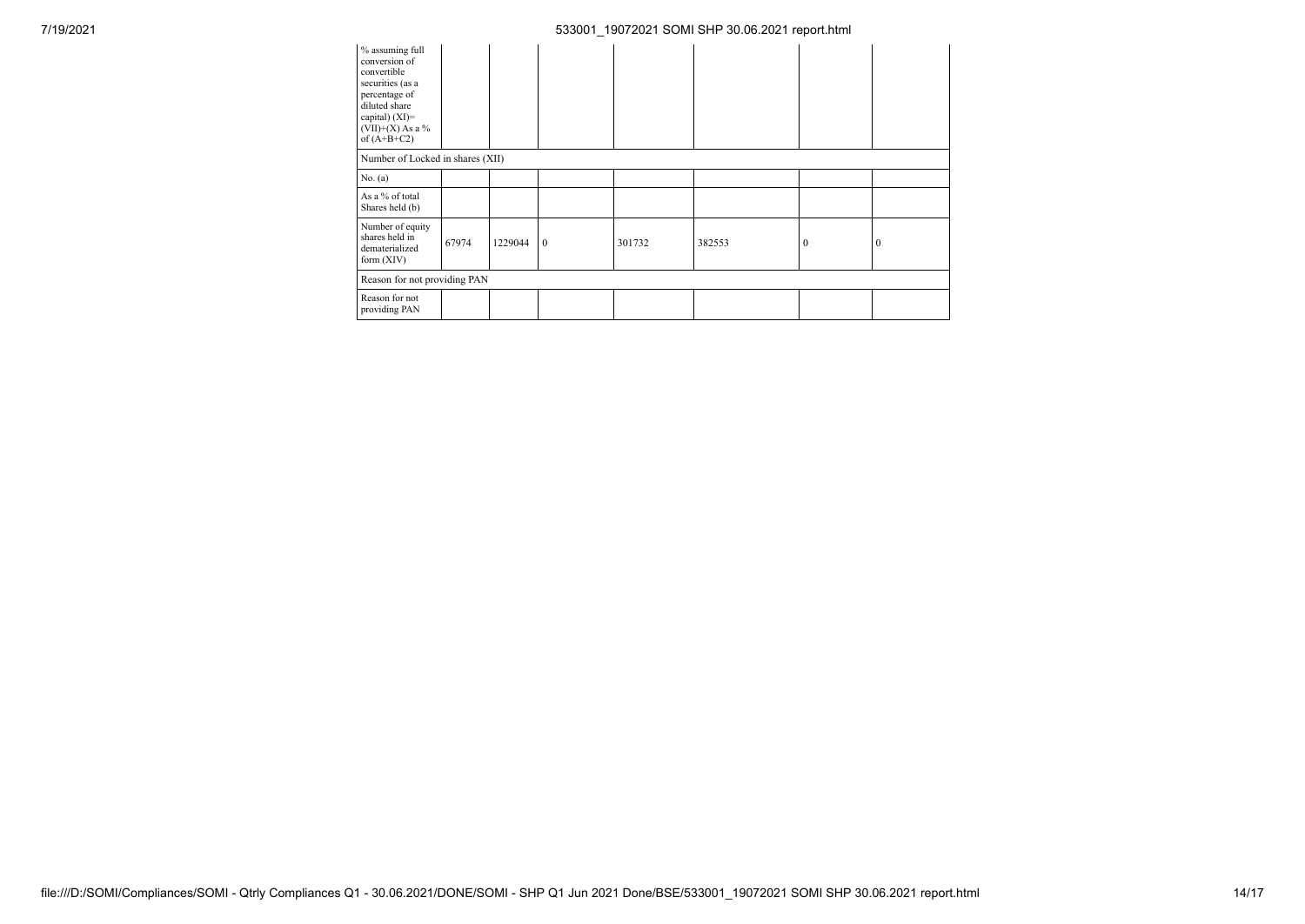| Any Other (specify)                                                                                                  |                                                               |                           |            |                       |  |  |  |  |  |  |  |
|----------------------------------------------------------------------------------------------------------------------|---------------------------------------------------------------|---------------------------|------------|-----------------------|--|--|--|--|--|--|--|
| Searial No.                                                                                                          | 8                                                             | 9                         | 10         |                       |  |  |  |  |  |  |  |
| Category                                                                                                             | <b>Bodies Corporate</b>                                       | Non-Resident Indian (NRI) | <b>HUF</b> |                       |  |  |  |  |  |  |  |
| Category / More<br>than 1 percentage                                                                                 | More than 1 percentage of shareholding                        | Category                  | Category   |                       |  |  |  |  |  |  |  |
| Name of the<br>Shareholders (I)                                                                                      | TRANSLAND SHARES PRIVATE LIMITED                              |                           |            | Click here to go back |  |  |  |  |  |  |  |
| PAN(II)                                                                                                              | AADCT1253A                                                    |                           |            | Total                 |  |  |  |  |  |  |  |
| No. of the<br>Shareholders (I)                                                                                       | $\mathbf{1}$                                                  | 56                        | 140        | 284                   |  |  |  |  |  |  |  |
| No. of fully paid<br>up equity shares<br>held $(IV)$                                                                 | 456183                                                        | 62877                     | 126521     | 2308416               |  |  |  |  |  |  |  |
| No. Of Partly paid-<br>up equity shares<br>held (V)                                                                  |                                                               |                           |            |                       |  |  |  |  |  |  |  |
| No. Of shares<br>underlying<br>Depository<br>Receipts (VI)                                                           |                                                               |                           |            |                       |  |  |  |  |  |  |  |
| Total nos. shares<br>held $(VII) = (IV) +$<br>$(V)+(VI)$                                                             | 456183                                                        | 62877                     | 126521     | 2308416               |  |  |  |  |  |  |  |
| Shareholding as a<br>% of total no. of<br>shares (calculated<br>as per SCRR,<br>1957) (VIII) As a<br>% of $(A+B+C2)$ | 3.87                                                          | 0.53                      | 1.07       | 19.59                 |  |  |  |  |  |  |  |
|                                                                                                                      | Number of Voting Rights held in each class of securities (IX) |                           |            |                       |  |  |  |  |  |  |  |
| Class eg: X                                                                                                          | 456183                                                        | 62877                     | 126521     | 2308416               |  |  |  |  |  |  |  |
| Class eg:y                                                                                                           |                                                               |                           |            |                       |  |  |  |  |  |  |  |
| Total                                                                                                                | 456183                                                        | 62877                     | 126521     | 2308416               |  |  |  |  |  |  |  |
| Total as a % of<br>Total Voting rights                                                                               | 3.87                                                          | 0.53                      | 1.07       | 19.59                 |  |  |  |  |  |  |  |
| No. Of Shares<br>Underlying<br>Outstanding<br>convertible<br>securities $(X)$                                        |                                                               |                           |            |                       |  |  |  |  |  |  |  |
| No. of Shares<br>Underlying<br>Outstanding<br>Warrants (Xi)                                                          |                                                               |                           |            |                       |  |  |  |  |  |  |  |
| No. Of Shares<br>Underlying<br>Outstanding<br>convertible<br>securities and No.<br>Of Warrants (Xi)<br>(a)           |                                                               |                           |            |                       |  |  |  |  |  |  |  |
| Shareholding, as a<br>% assuming full<br>conversion of<br>convertible<br>securities (as a                            | 3.87                                                          | 0.53                      | 1.07       | 19.59                 |  |  |  |  |  |  |  |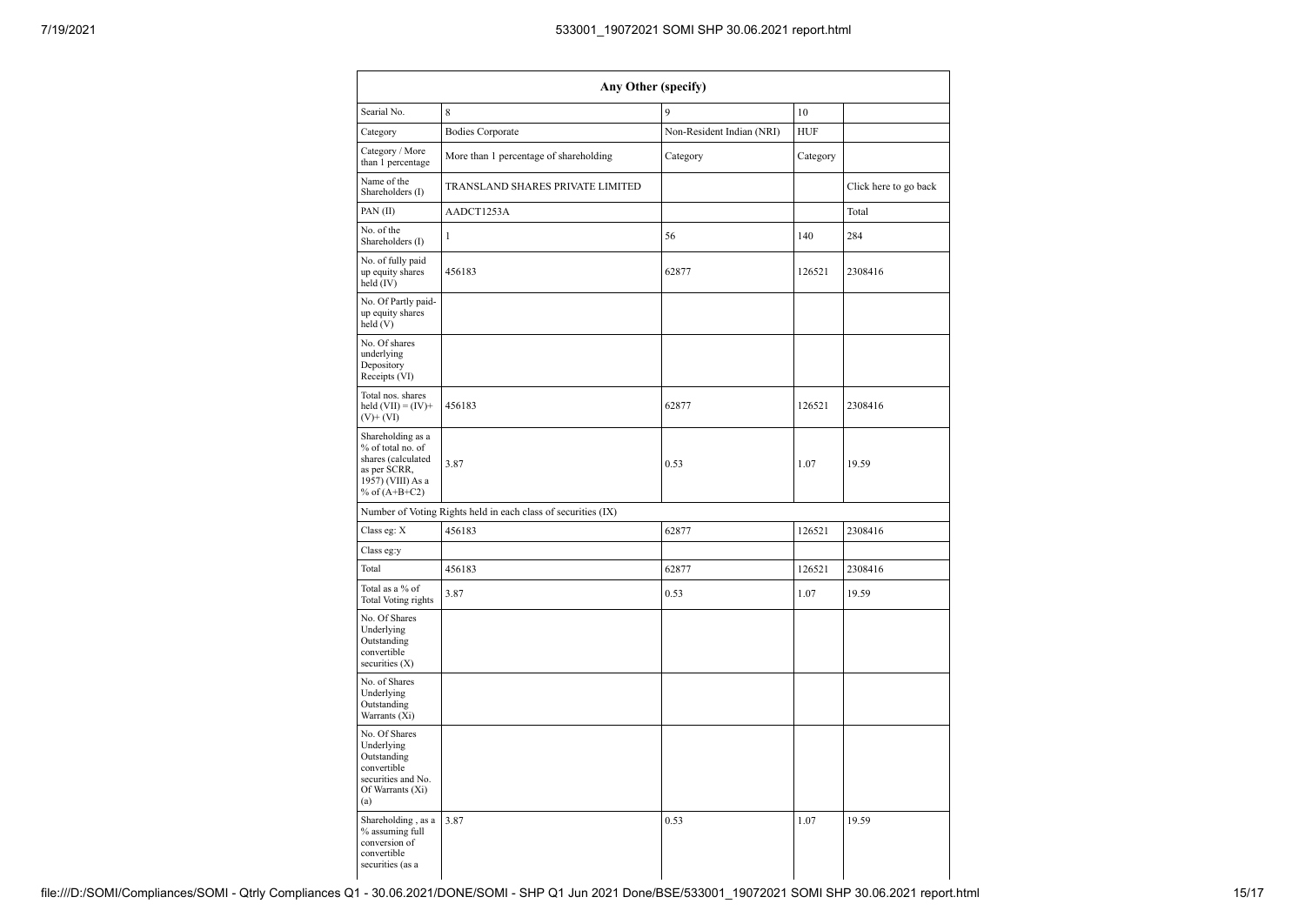| percentage of<br>diluted share<br>capital) $(XI)=$<br>$(VII)+(X)$ As a %<br>of $(A+B+C2)$ |        |       |        |         |  |  |  |  |
|-------------------------------------------------------------------------------------------|--------|-------|--------|---------|--|--|--|--|
| Number of Locked in shares (XII)                                                          |        |       |        |         |  |  |  |  |
| No. (a)                                                                                   |        |       |        |         |  |  |  |  |
| As a % of total<br>Shares held (b)                                                        |        |       |        |         |  |  |  |  |
| Number of equity<br>shares held in<br>dematerialized<br>form $(XIV)$                      | 456183 | 62877 | 126521 | 1486416 |  |  |  |  |
| Reason for not providing PAN                                                              |        |       |        |         |  |  |  |  |
| Reason for not<br>providing PAN                                                           |        |       |        |         |  |  |  |  |